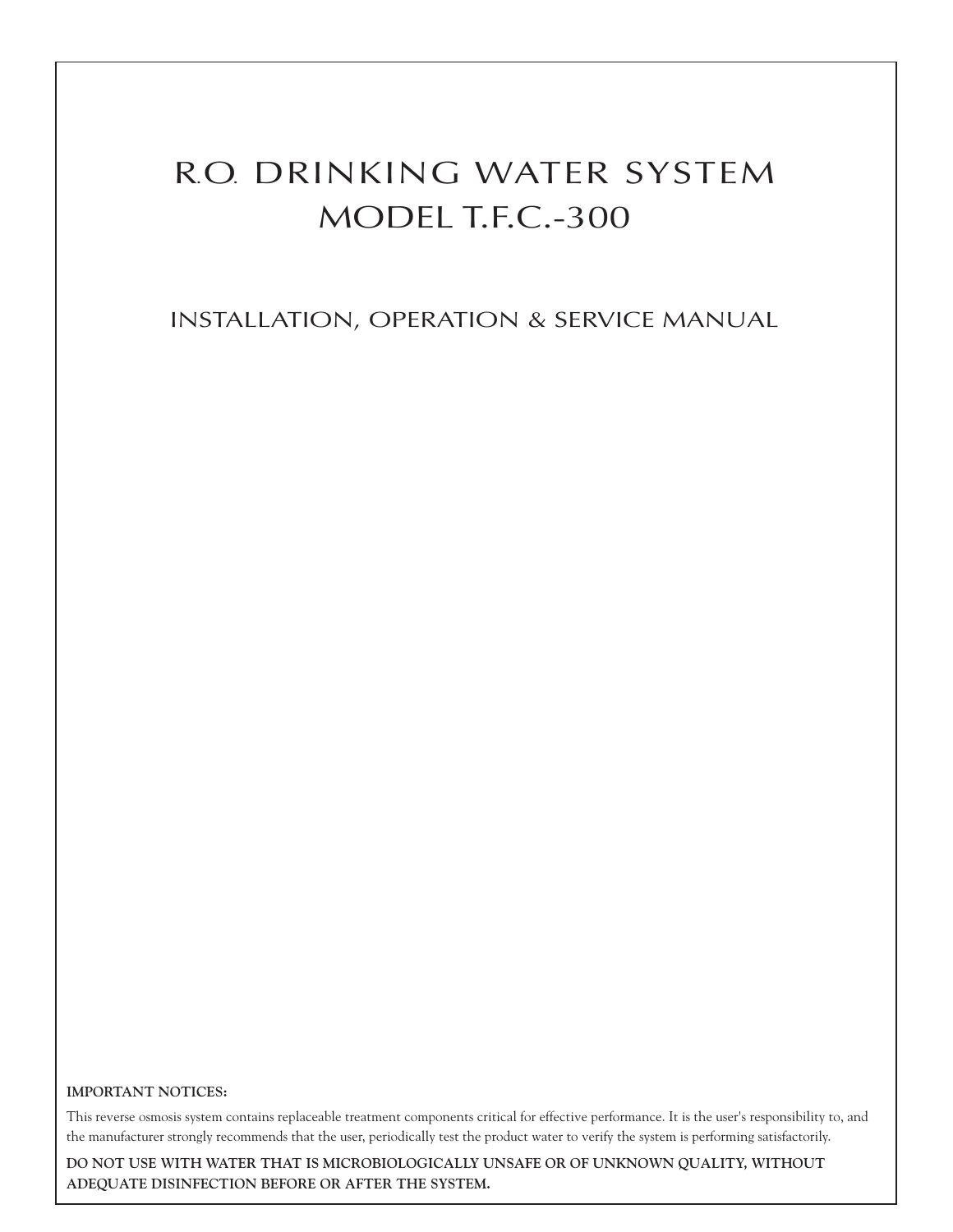# TABLE OF CONTENTS

|                     |                                                                                                   | Page |
|---------------------|---------------------------------------------------------------------------------------------------|------|
| <b>SECTION I.</b>   |                                                                                                   |      |
| <b>SECTION II.</b>  |                                                                                                   |      |
| <b>SECTION III.</b> | $A_{\cdot}$<br>B <sub>1</sub><br>С.<br>D.<br>Position the Drinking Water Holding Tank<br>E.<br>F. |      |
| <b>SECTION IV.</b>  | В.                                                                                                |      |
| <b>SECTION V.</b>   |                                                                                                   |      |
|                     |                                                                                                   |      |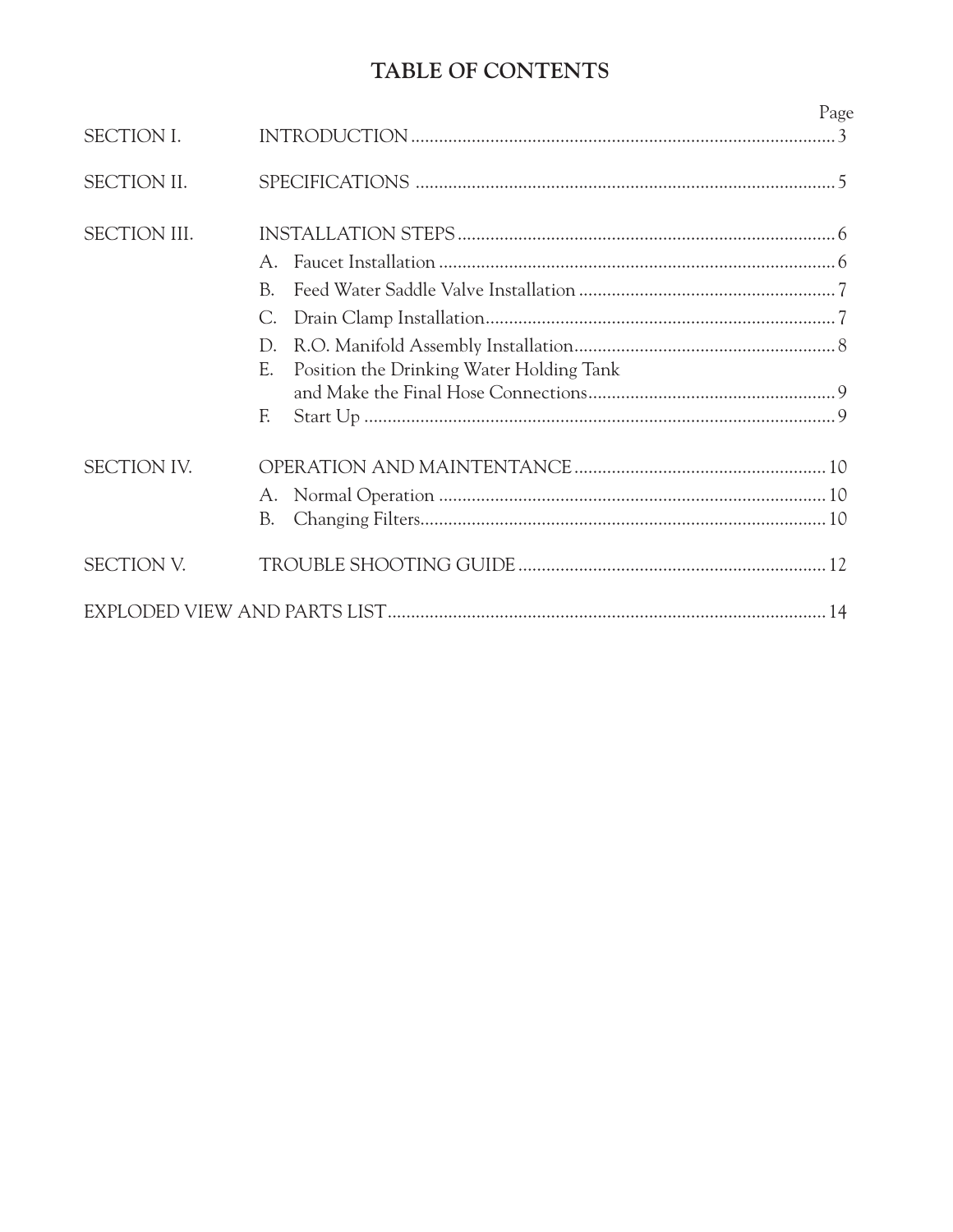#### **SECTION I. INTRODUCTION**

 Your new Reverse Osmosis (R.O.) Drinking Water System uses a combination of filtration technologies to reduce unwanted contaminants in a water supply. The following steps combine to give you the best in clear sparkling drinking water:

 **MECHANICAL FILTRATION/ACTIVATED CARBON**–The sediment prefilter will remove the larger particles such as silt, rust and scale. Its 5 micron (equal to 0.0002 inch) nominal rating helps to give maximum life to the R.O. Membrane. Activated carbon particles contain a vast network of pores. The tremendous surface area of these pores (typically 800–1200 square meters per gram of carbon) gives the carbon very good adsorptive sites for chlorine as well as other substances that contribute to taste and odors.

 **REVERSE OSMOSIS MEMBRANE–**The R.O. Membrane is the heart of the filtration system. It is designed to reduce the dissolved mineral content of the water. Minerals picked up in the environment by the water are measured as Total Dissolved Solids (TDS). In the Reverse Osmosis process, dissolved minerals are separated from the incoming water (Feed Water) to produce the

(1/4" Red)

product water (the Permeate). The excess minerals are rinsed to drain (the Reject Water).

 The membrane is specially constructed, fully aromatic polyamide film and is classified as a Thin Film Composite (T.F.C.).

 The spiral wound construction of the R.O. Membrane provides maximum surface area for water production and is less susceptible to fouling by particulate matter, turbidity and colloidal materials.

**ACTIVATED CARBON POST FILTER–**The product water from the Holding Tank passes through the Activated Carbon Post Filter on the way to the Dispensing Faucet. The Activated Carbon Post Filter reduces tastes and odors that may pass through the system. It adds a final "polish" to the water.

**AUTOMATIC SHUT–OFF VALVE–**The ASO Valve senses when the Holding Tank is full and closes the feed water supply to prevent excess reject water from going to drain when the unit is not producing water.

ACTIVATED

4" MIN.

REVERSE

SEDIMENT/



#### **TYPICAL T.F.C.–300 UNDER SINK INSTALLATION DIAGRAM**

**Figure 1**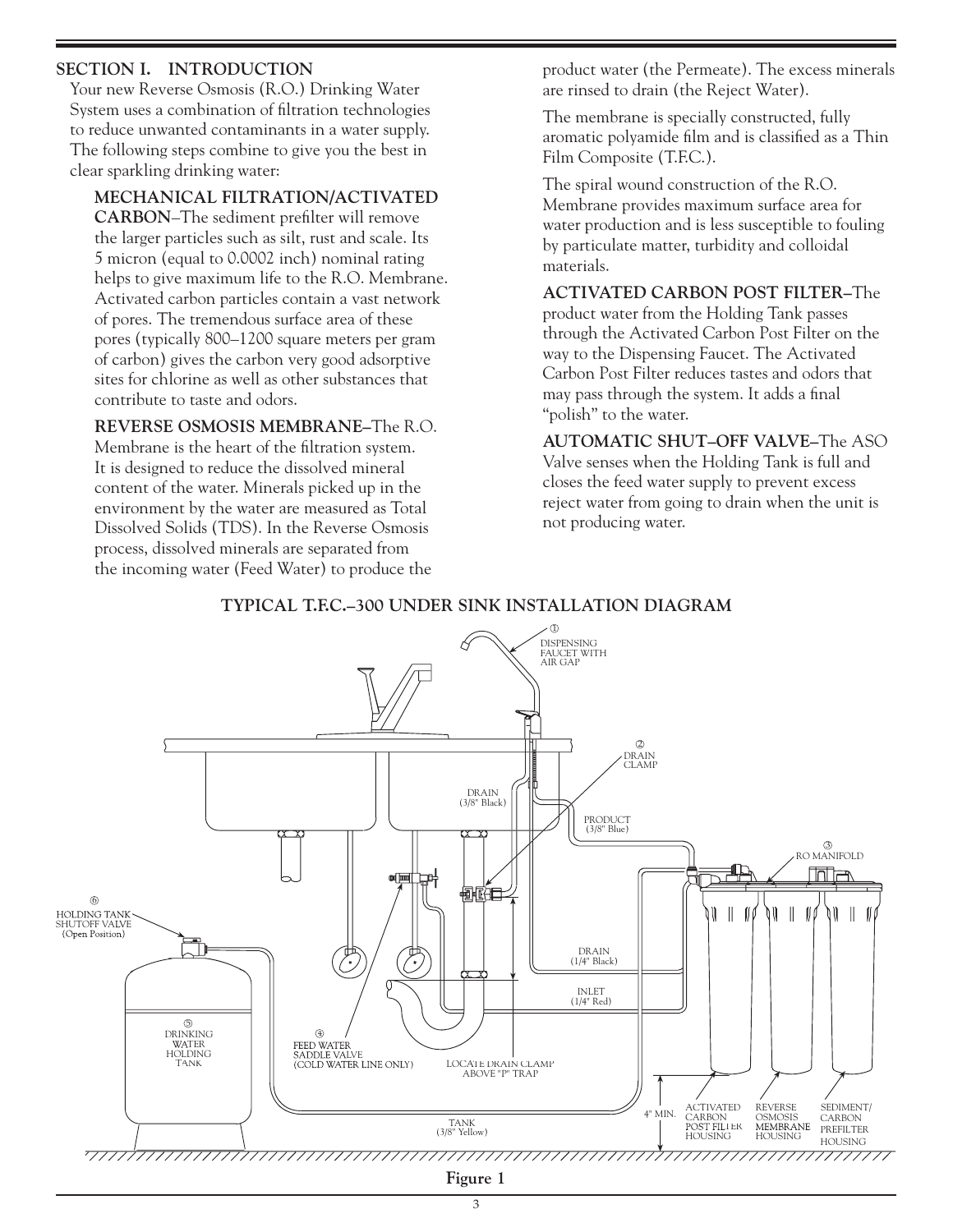#### OPTIONAL T.F.C.-300 BASEMENT INSTALLATION DIAGRAM

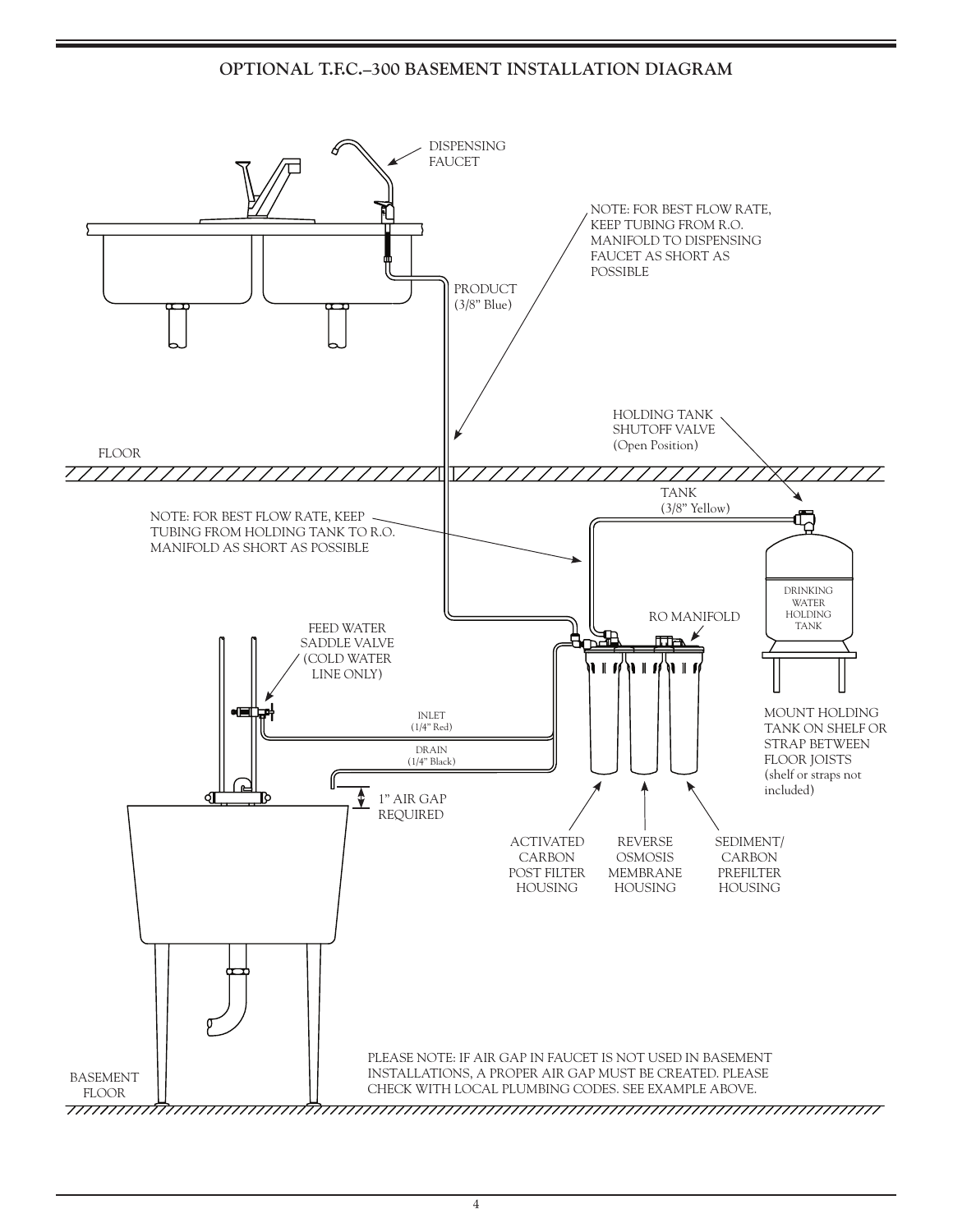### **SECTION II. SPECIFICATIONS TABLE A – QUALIFIED SYSTEM PERFORMANCE**

 Because the performance of an R.O. Membrane is highly dependent upon pressure, temperature, pH and TDS, the following should be used for comparison purposes only.

|                                     | U.S.                 | Metric               |  |
|-------------------------------------|----------------------|----------------------|--|
| Membrane Production <sup>1</sup>    | 40-60 gpd            | $151-227$ lpd        |  |
| Membrane TDS Reduction <sup>1</sup> | 93% minimum          | 93% minimum          |  |
| Drain (reject water) Flow           | $3-5$ x product flow | $3-5$ x product flow |  |
| <b>Empty Storage Tank Precharge</b> | $5-7$ psig air       | 35–48 kPa air        |  |

1 Industry standards measure R.O. Membranes performance with no backpressure on the product water, at 65 psig (448kPa) and 77°F (25°C). Further conditions on the above are 600 ppm TDS. Production rate and TDS reduction figures are for a new Membrane that has been rinsed for 24 hours. The production rate of a new Membrane can decrease by 10% per year or more, depending upon the scaling and fouling tendencies of the Feed Water.

#### **TABLE B – RECOMMENDED OPERATING LIMITS FOR FEED WATER**

| Specifications        | T.F.C. Membrane                                 |  |
|-----------------------|-------------------------------------------------|--|
| <b>Water Pressure</b> | 40–100 psig (280–690 kPa)                       |  |
| <b>TDS</b>            | $2000$ ppm (also mg/l) max.                     |  |
| Temperature           | $40-100$ °F (4-38°C)                            |  |
| pH                    | 4–11 (optimum rejection at pH $7.0 \div 7.5$ )  |  |
| Hardness              | Less than 10 gpg $(170 \text{ mg/l})$ or soften |  |
| Iron                  | Less than $0.1$ ppm (also mg/l)                 |  |
| Manganese             | Less than $0.05$ ppm (also mg/l)                |  |
| Hydrogen Sulfide      | None                                            |  |
| Chlorine              | See note                                        |  |
| Bacteria              | Must be potable**                               |  |

**NOTE: Chlorine will damage a T.F.C. Membrane. The Sediment/Carbon Prefilter will remove chlorine from the incoming water. Change filter every 6 months, more often if the water contains more than 1 ppm chlorine.**

\*\*DO NOT USE WITH WATER THAT IS MICROBIOLOGICALLY UNSAFE OR OF UNKNOWN QUALITY, WITHOUT ADEQUATE DISINFECTION BEFORE OR AFTER THE SYSTEM.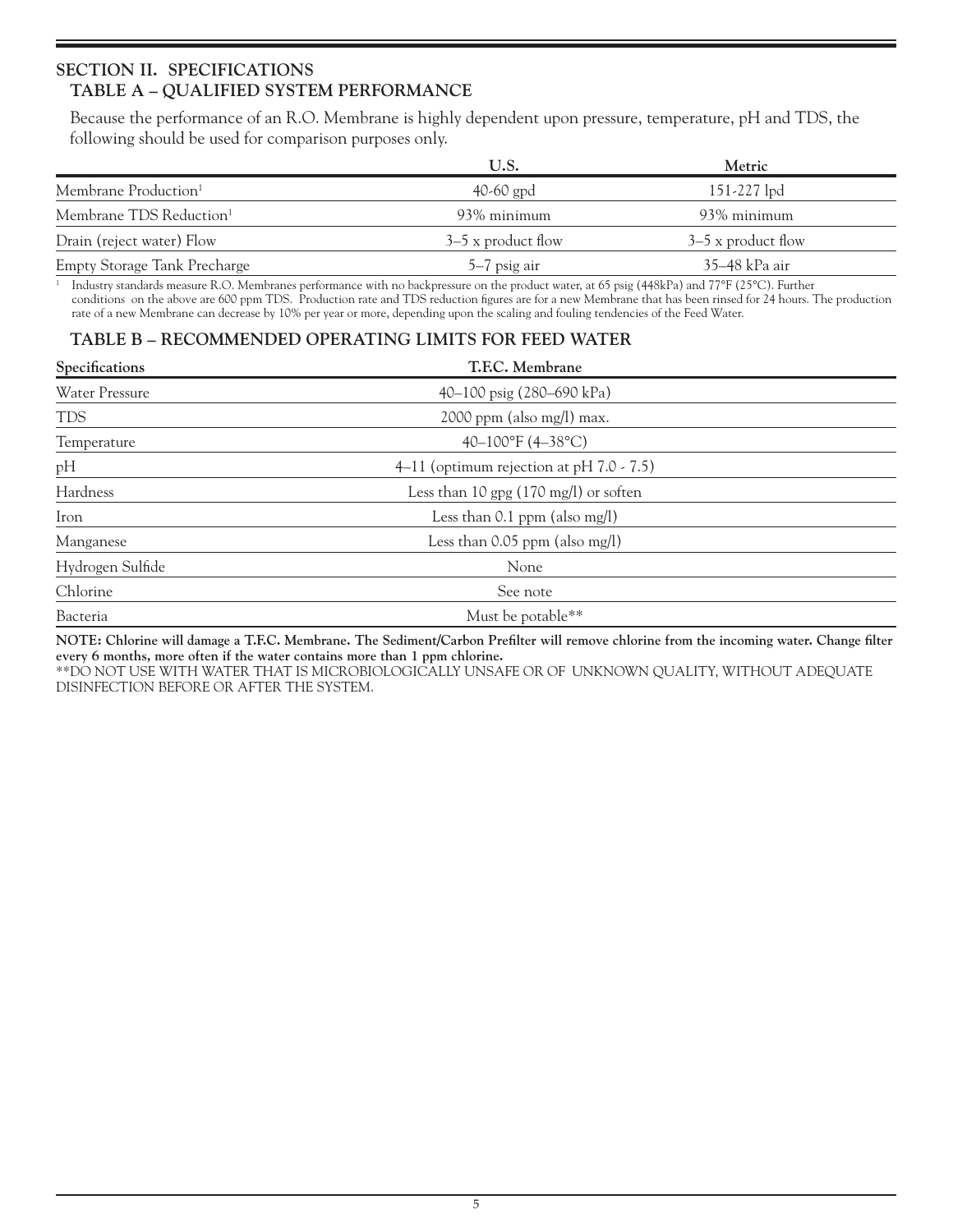#### SECTION III. INSTALLATION STEPS

All plumbing should be done in accordance with state and local plumbing codes.

NOTE: Some codes may require installation by a licensed plumber; check with the local plumbing authority prior to installation.

In restricted under-sink areas, it may be easier to install the faucet first. Allow adequate tubing lengths for any final component position.

A. Faucet Installation-The faucet contains an anti-siphon air gap. While the system is producing water, the drain water flows from the R.O., through the air gap and then to the household drain. The purpose of the air gap is to prevent water in the drain from backing up into the R.O. Drinking Water System.

The easiest installation is to use an existing spray attachment hole. If the spray faucet hole is not available, then the sink top must be drilled.

- 1. Mark the location of the center of the faucet base.
- 2a. Drilling a stainless steel sink:
	- Center punch the hole to provide a starting point for the drill.
	- Start with a smaller drill as a pilot, and then drill a 1/2" diameter hole to accept the bolt of a 1¼" Greenlee Hole Punch (1¼" chassis punch).
	- Clean away any chips.
	- •Install the punch and tighten the nut to cut the hole.
	- Deburr any sharp edges.
- 2b. Drilling a porcelain sink:

It is best to use a special 1¼" diameter cutter designed for porcelain. A carbide tipped masonry bit is a second choice.

- Place a piece of tape over the area to be drilled to help prevent chipping.
- Drill a pilot hole for the porcelain cutter. Use the pilot drill supplied with the kit or a carbide tipped drill.
- When drilling the  $1\frac{1}{4}$ " hole, drill slowly and carefully; the porcelain chips easily.
- After drilling, clean the area well. Iron filings, if left in place, can cause rust stains.
- 2c. Drilling a counter top:

**NOTE:** The counter top must be less than 11/4" thick. Treat ceramic tile as porcelain until the

tile is penetrated, then use the carbide tipped metal cutter.

Formica counter tops may be drilled with a good 1¼" wood bit; drilling a  $\frac{3}{2}$ " pilot hole will help keep the bit going straight.

3. Assemble and attach the Faucet (Refer to Fig. 2, below.)

# LONG REACH AIR GAP FAUCET





- Assemble the Body and Spout by removing the plastic shipping plug from the Body and then firmly pressing in the Spout.
- . In the following order, place the Face Plate (Escutcheon) and Rubber Gasket on the  $7/16$ " stud.
- From the top of the counter place the stud through the mounting hole.
- From the bottom of the counter top, in the following order, assemble the Split Washer, the Drain Line Spacer (with open end upwards), the  $7/16$ " Washer and the  $7/16$ " Hex Nut.
- To the end of the  $7/16$ " stud put on the Plastic Washer, Compression Fitting, Plastic Ferrule and Compression Nut. Once snug by hand take a pair of pliers and tighten the fitting. Don't over tighten.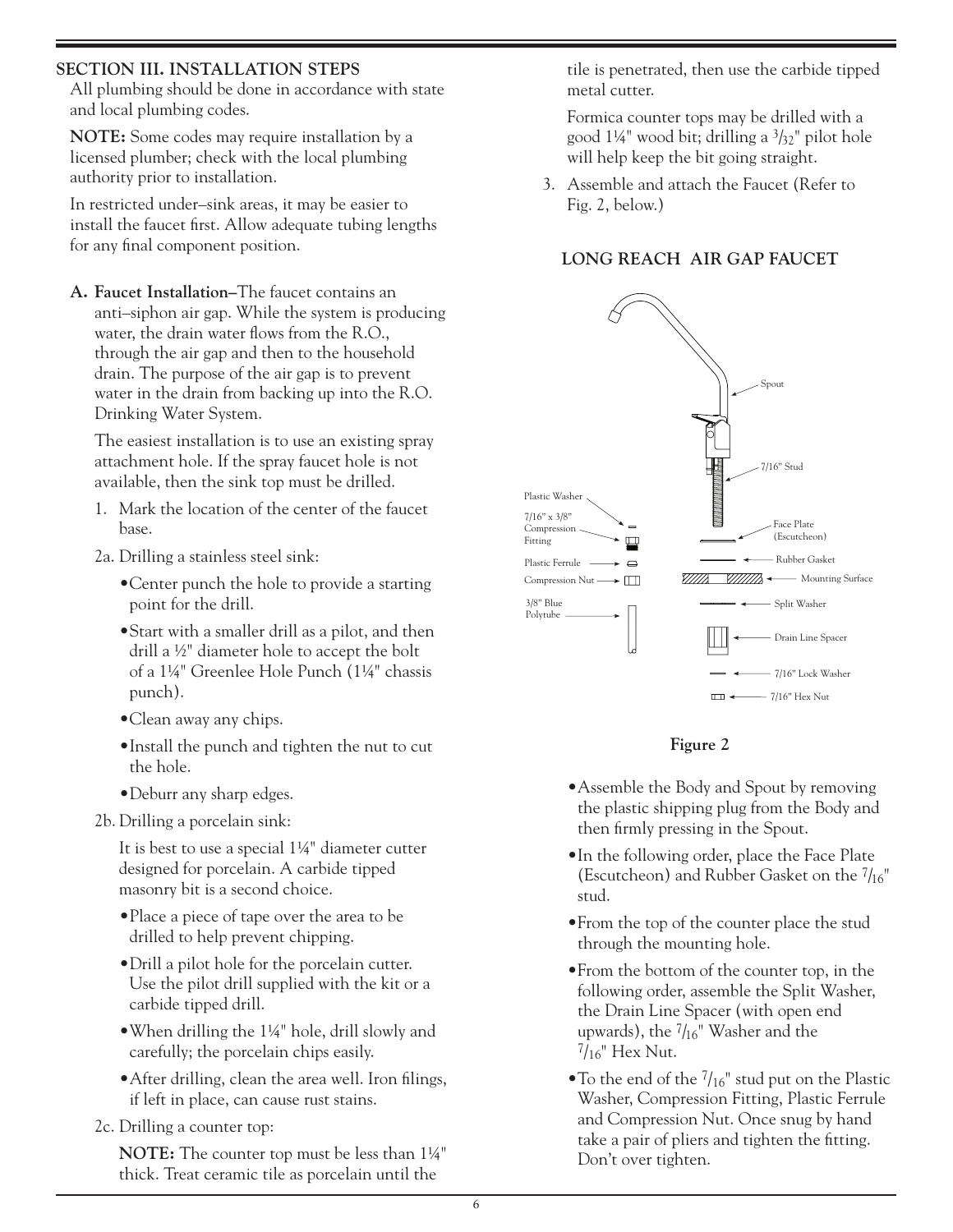•Rotate the Spout and Body into position. Align the Split Washer and the Spacer to allow access to the Hose Barbs, and tighten the Hex Nut while holding the faucet in alignment with a padded Crescent wrench. Do not over tighten.

#### **B. Feed Water Saddle Valve Installation**

 Decide on location. Do NOT connect to a hot water feed line. If you are not sure of the supply, run the hot water and feel the supply piping. Water over 100°F may cause permanent damage to the R.O. Membrane. (Refer to Fig. 3 below.)

#### **FEED WATER SADDLE VALVE**



**Figure 3**

- 1. Shut off the water supply and drain the line.
- 2a. To install on (soft) Copper Tubing supply line:
	- •Turn the Handle of the Feed Water Saddle Valve counter clockwise (outward) until the lance does not protrude from the gasket. It may have to be pushed in.
	- •Assemble the Feed Water Saddle Valve on the tubing.
	- $-$  for  $\frac{3}{8}$ " OD tubing use the back plate side with the small groove to prevent distortion of the tubing.
	- for larger tubing (up to  $\frac{5}{8}$ " OD) use the large groove of the back plate.
	- •Assemble and tighten the brass screw.
	- •To pierce the tubing, turn the Valve Handle

fully clockwise (inward). A small amount of water may escape from the outlet until it is fully pierced.

 When you feel the Valve Handle firmly seated in the clockwise direction, the copper tube is pierced and the valve is closed.

- 2b. To install on (hard) Steel or Brass Tubing supply line.
	- •The supply line should now be drained. Use a battery powered or properly grounded drill to avoid shock hazard.
	- Drill a  $\frac{3}{16}$ " hole in the supply line; (do not drill through the opposite wall).
	- •Turn the handle to expose the lance no more than  $\frac{3}{16}$ " beyond the rubber gasket.
	- •Place the body of the valve over the hole so that the lance fits into the hole.
	- •Assemble and tighten the brass screw.
	- •Turn the Valve Handle clockwise (inward) until firmly seated. The valve is closed.
- 3. With the Feed Water Saddle Valve closed, open the sink faucet and the water supply and allow the water to run for a few minutes to flush any debris caused by the installation.
	- •Close the faucet and check the Feed Water Saddle Valve for leaks.

#### **C. Drain Clamp Installation**

 The following are instructions for discharging into the sink drain pipe. (Refer to Fig. 1, page 3.)

- 1. Position the Drain Clamp on the sink drain pipe above the drain trap. Allow room for drilling. Tighten securely.
- 2. Use a battery powered or properly grounded drill. Using the Clamp port as a drill guide, drill a  $7/32$ " hole through the wall of the drain pipe. Do NOT penetrate the opposite side of the pipe.
- 3. Locate the  $\frac{3}{8}$ " Black Drain Tubing which is shipped loose in the box.

**NOTE:** When cutting the polytubing make clean, square cuts, failing to do so could result in poor connections and possible leaks.

**NOTE:** The lowest point of the line should be the point of connection to the Drain Clamp. There should be no sag in the line as this may cause excessive noise as the reject water is flowing to drain.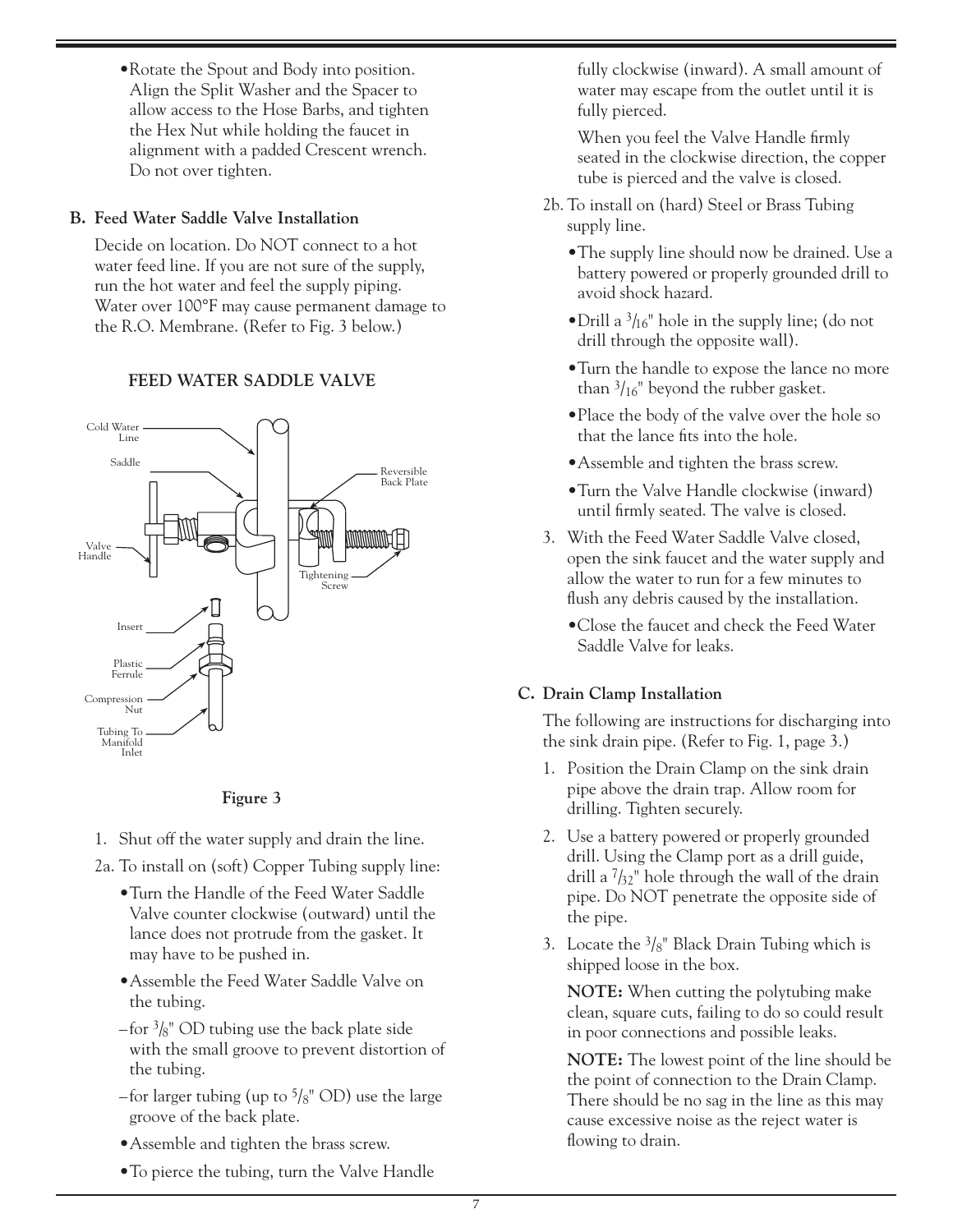#### **3/8" DRAIN CLAMP ASSEMBLY**





 Firmly press one end of the tubing over the  $3\frac{1}{8}$ " drain outlet hose barb on the Air Gap Faucet. Allow the tubing to relax, then press firmly again to insure proper seating. No connectors are required when attaching hose to Hose Barbs. Route the tubing to the Drain Clamp and trim to length.

•Refer to Fig. 4, above. Insert the tubing into the Drain Clamp. Make sure the tubing is pressed all the way.

#### **D. R.O. Manifold Assembly Installation**

 Various installation sites will require different types of mounting fasteners; be sure the fastener selected will provide a firm, solid mounting. A support panel may be necessary on thin cabinet walls or to span between wall studs on particle board or drywall.

 Do not drill through exterior cabinet walls or leave sharp wood screw points exposed in readily accessible cabinet interiors.

 The close proximity of a dishwasher or a trash compactor may require special fabrication of a mounting plate.

- 1. The mounting bracket will accept either  $\#10$  or  $\#12$  (5 mm) mounting screws spaced on 6" (15 cm) centers. Allow at least 4" (10 cm) of clearance beneath the filter housings to accommodate filter changes. Mark the two locations (the bracket can be used as a template). Install the screws and tighten them until the heads are about  $\frac{5}{8}$ " from the wall.
- 2. Locate the ¼" Red Feed Water Tubing. Remove the red plug from the fitting labelled "In" on the manifold and insert the tubing. Reference the special supplement sheet in the carton for proper connection of all tubing and removal of plugs. Run the tubing along its course to the Feed Water Saddle Valve, trim to length. (Refer to Fig. 1, page 3.)

 Refer to Fig. 3, page 7. To the end of the red polytube install the Compression Nut, the Plastic Ferrule, and the Insert. Connect to the Feed Water Saddle Valve.

3. Locate the ¼" Black Drain Tubing. Remove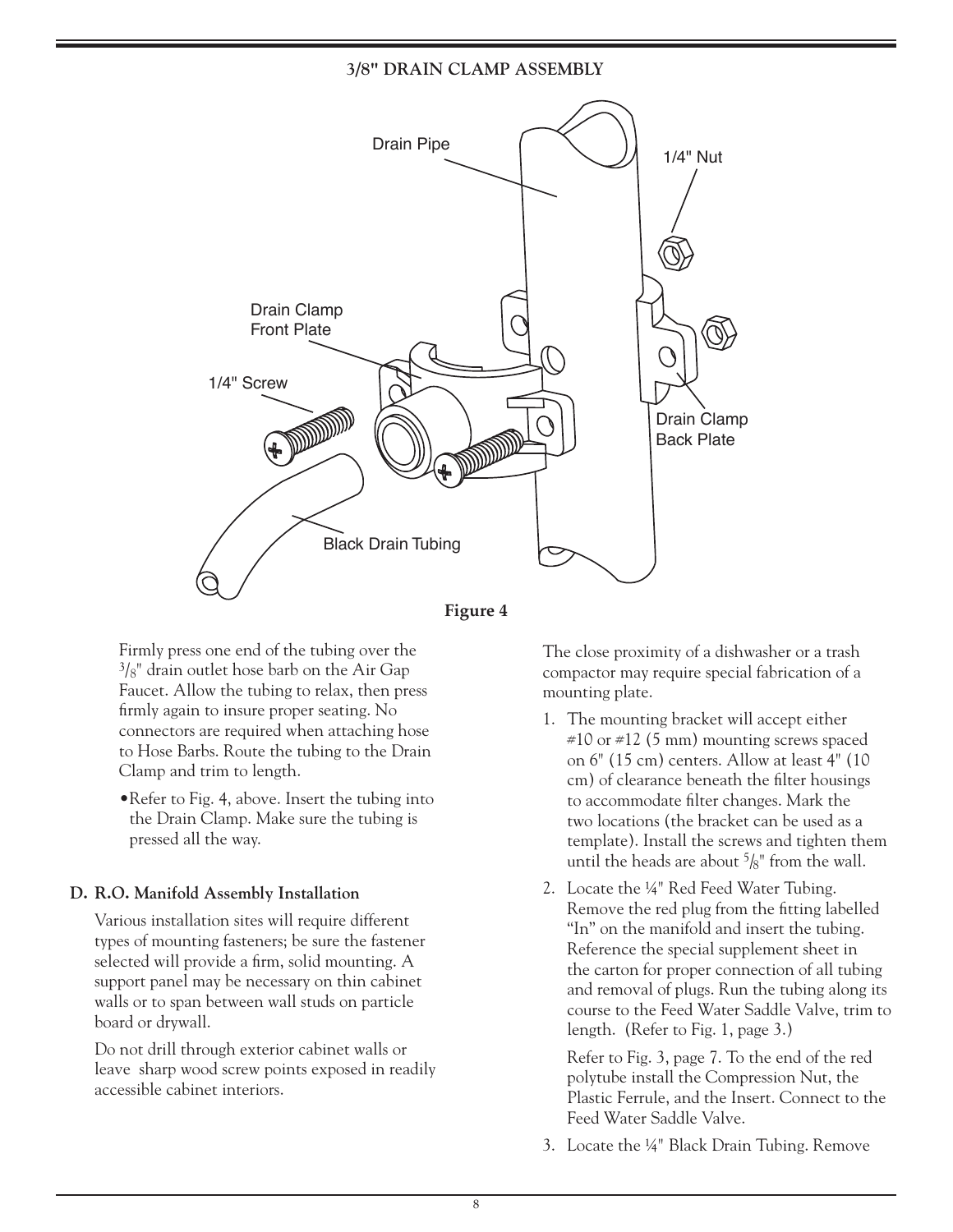the black plug from the fitting labelled "Drain" on the manifold and insert the tubing. The end of the Black Drain Tubing that should be inserted into the "Drain" port will have a green drain restrictor in it. Run the tubing along its course to the ¼" Hose Barb on the Dispensing Faucet, trim to length and connect by firmly pressing over the barb. Allow the tubing to relax, then press firmly again to insure proper seating.

- 4. Locate the  $\frac{3}{8}$ " Blue Product Water Tubing. Remove the blue plug from the the elbow connected to the fitting labelled "Out" on the manifold and insert the tubing. Run the tubing along its course to the Dispensing Faucet and trim to length. See Fig. 2, page 6 for proper installation.
- 5. Locate the  $\frac{3}{8}$ " Yellow Tubing. Remove the yellow plug from the fitting on top of the manifold labelled "Tank" and insert the tubing. (Refer to Fig. 1, page 3.)
- 6. Hang the Manifold Assembly on the mounting screws and tighten. DO NOT OVERTIGHTEN.

#### **E. Position the Drinking Water Holding Tank and Make the Final Hose Connections.**

- 1. Check the tank precharge pressure. Make sure it is between 5 to 7 psig. If not, use a bicycle hand pump or other pump to bring the pressure up to the 5 to 7 psig range.
- 2. Pull the cap/plug off the top of the tank where the Tank Shut–Off should go. (Refer to Fig. 1, page 3.)
- 3. Wrap Teflon tape around the ¼" male outlet thread. Wrap in the direction of the threads (clockwise, when looking down on the Holding Tank). The tape will act as a thread sealant. Screw on the Holding Tank Shut–Off Valve.
- 4. Locate the  $\frac{3}{8}$ " Yellow Tubing which is attached to the elbow on top of the manifold and run the tubing along its course to the tank and trim to length. Insert the tubing into the Holding Tank Shut–Off Valve fitting. Make sure the tubing is pressed in all the way past the O–ring. The fitting will grab the tubing and seal it in place.

#### **F. Start Up**

 At time of start up and each time the filters are changed the system should be sanitized (also see Operation and Maintenance Sec. IV, B.1–4, page 10).

1. Sanitizing the system. Use a drip pan to aid clean–up.

**NOTE:** The system should be sanitized BEFORE installing the Sediment/Carbon Prefilter, the Activated Carbon Post Filter or the R.O. Membrane.

- •Use a good quality unscented 5¼% liquid chlorine household bleach.
- •Open the Dispensing Faucet by lifting the black handle and open the Holding Tank Shut–Off Valve (the handle should be parallel with the valve body).
- •Remove the plug on the underside of the manifold labelled "SEDIMENT/ CARBON". Pour one capful of bleach (this is approximately 2 tsp. or 10 ml) into one of the white Housings. Insert Housing O–ring into the Housing groove, (press firmly in place). Engage and firmly tighten the Housing hand tight only.
- •Remove the plugs labelled "MEMBRANE" and "ACTIVATED CARBON" from the underside of the manifold. To each of the remaining white Housings, add one capful of bleach. Insert a Housing O–ring, engage and firmly tighten the Housings hand tight only.
- •Slowly open the Feed Water Saddle Valve (turning counter clockwise).
- •As soon as the water begins to come out of the Dispensing Faucet, close the Faucet.
- •Let stand for 15 minutes.

**NOTE:** During this time, check the system carefully for leaks.

- •At the end of 15 minutes, CLOSE the Feed Water Saddle Valve and open the Dispensing Faucet.
- Allow the Holding Tank to completely drain, then remove the Sediment/Carbon Filter Housing (the farthest of the three from the In–Out ports), empty, and install the Sediment/Carbon Prefilter. Firmly tighten the Housing hand tight only.
- •Remove the Activated Carbon Filter Housing (the closest of the three to the In–Out Ports), empty, and install the Activated Carbon Post Filter. Firmly tighten the Housing hand tight only.
- 2. Installing the R.O. Membrane:
	- •Remove the R.O. Membrane Housing, (the middle one), and empty.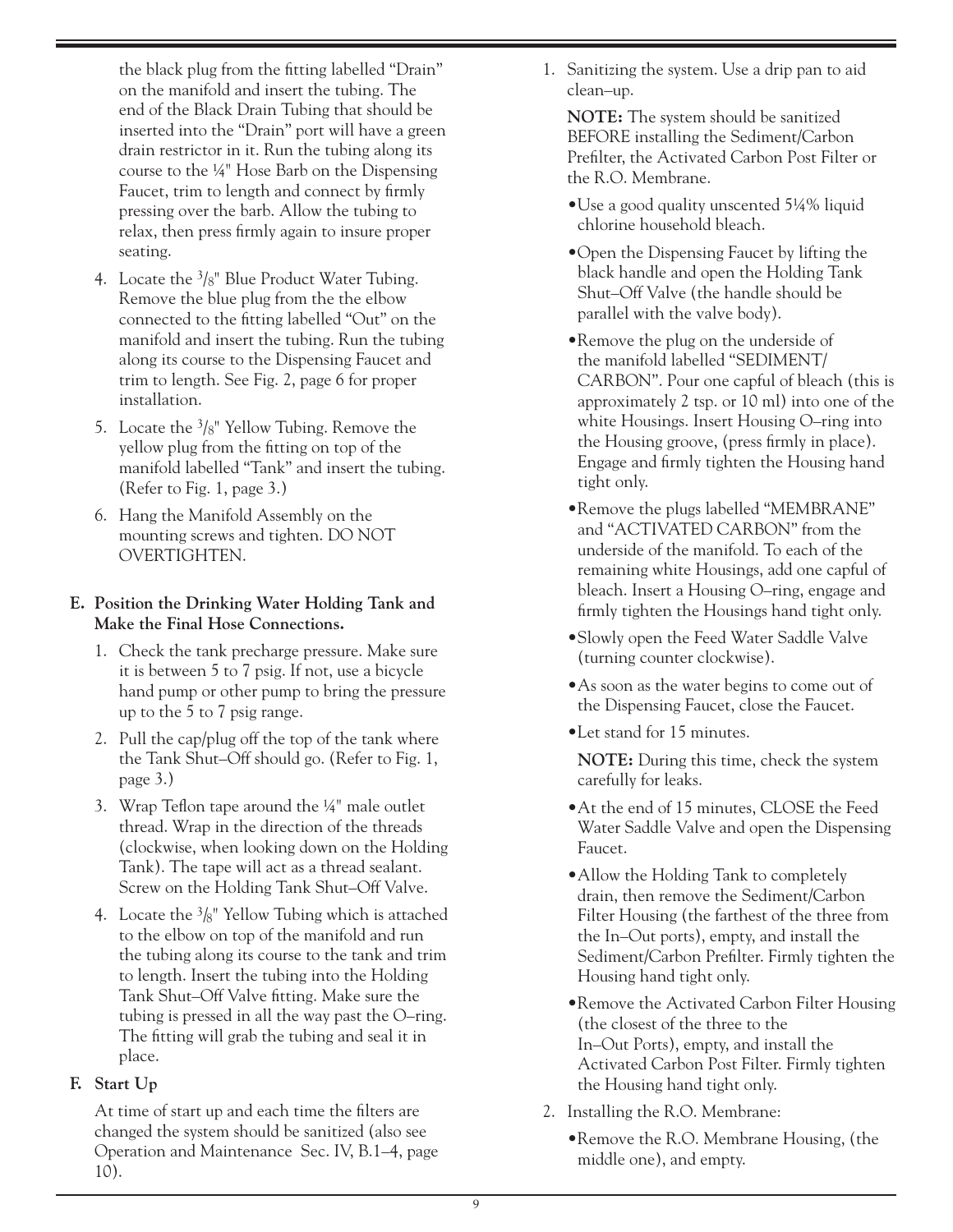- •Insert the Membrane up into the manifold. (The O–rings should be up toward the manifold.) Check the Housing O–ring for proper position in its groove, engage and firmly tighten the Housing hand tight only.
- 3. Rinsing the system:
	- •Slowly open the Feed Water Saddle Valve fully counter clockwise.
	- •The Holding Tank Valve should be open.
	- •Check the Air Gap Window on the Dispensing Faucet to be sure that the drain water is flowing. (Refer to Figure 2, page 6.) The R.O. System is now making water.
	- •Do not open the Faucet for at least 8 hours.
	- •Do not use the first three full tanks of water.

**CAUTION:** The R.O. Membrane is shipped with a preservative in it. To ensure proper rinsing of the R.O. Membrane it is important to wait at least 8 hours before emptying each tank.

 When the Faucet is first opened, expect air and carbon fines (very fine black powder) from the Activated Carbon Post Filter to be rinsed out. This is normal for the first tank of water or after the Activated Carbon Post Filter is changed.

#### **SECTION IV. OPERATION & MAINTENANCE A. Normal Operation**

- 1. It is normal for the Total Dissolved Solids (TDS) of the water to be higher than normal during the first 5 gallons of operation; this is due to the sanitizing solution and the new Post Filter. After this water is rinsed to drain, the removal rate should stabilize at a value of greater than 75%.
- 2. R.O. systems produce drinking water at relatively slow rates; it can take up to 5 hours or more to fill the Holding Tank. Normal operation is to let the Holding Tank fill with water and then draw water as needed. When the pressure in the Holding Tank falls to a given pressure (as the water is being used) the Automatic Shutoff Valve (ASO Valve) will start water production and the system will refill the Holding Tank. When the Holding Tank is full and no water is being used, the ASO Valve will automatically shut–off the feed water to conserve water.

 The more water that is used (up to the capacity of the system) the better the R.O. system will

function. Other uses for the water are flowers, pets and rinsing glassware.

 With each use it is recommended that you turn the tap for at least 10 seconds prior to using water. This is especially important if the water tap has not been used daily. After periods of non–use, such as a week of vacation, it is better to empty the holding tank and allow the system to produce fresh water for use. If the system is not used for 3–4 weeks or longer, it is a good idea to resanitize the system and to change the Sediment/Carbon Prefilter and the Activated Carbon Post Filter.

## **B. Changing Filters**

 THIS R.O. SYSTEM CONTAINS FILTERS WHICH MUST BE REPLACED AT REGULAR INTERVALS TO MAINTAIN PROPER PERFORMANCE. USE ONLY FACTORY APPROVED FILTERS.

**All individuals should take adequate precautions when changing the filters, including wearing protective gloves, to avoid direct contact with the exhausted filters.** 

 The recommended interval for changing the filters (not the R.O. Membrane) is every six (6) months. Typical T.F.C. Membrane life expectancy is three years. Local conditions may dictate more frequent changes.

**NOTE:** If the R.O. Membrane is to be replaced, see Sec. III, F.1–3, page 9 for the proper procedure.

 Use a drip pan to catch any water that may spill when the Filter Housings are removed. Refer to Fig. 1, page 3 for component location.

- 1. Close the Feed Water Saddle Valve by turning fully clockwise and open the Dispensing Faucet by lifting the handle. Allow the Holding Tank to empty.
- 2. Loosen and remove the Sediment/Carbon Filter and the Activated Carbon Filter Housings. Discard the filters.
- 3. Wash the inside of the Housings using a mild detergent and a soft cloth. Do not use abrasive cleaners or pads. Thoroughly rinse all soap from the Housings before reassembly.
- 4. To sanitize the system and replace the filters: **NOTE:** The system should be sanitized before installing the Sediment/Carbon Prefilter and Activated Carbon Post Filter.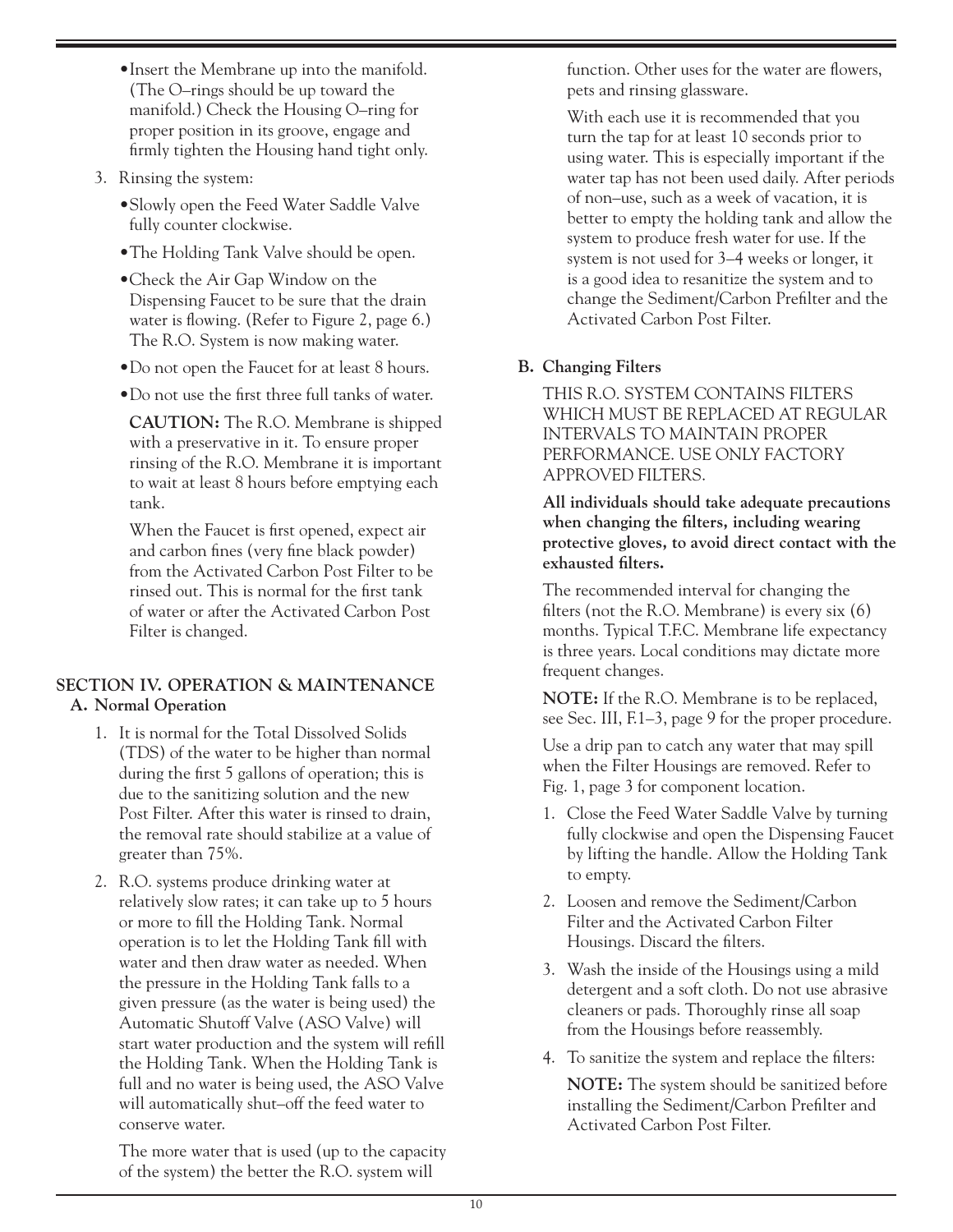- •Use a good quality unscented 5¼% liquid chlorine household bleach.
- Add one capful of bleach (this is 2 tsp. or 10 ml) to the Sediment/Carbon Filter Housing and temporarily install the Housing without the Sediment/Carbon Prefilter. Check the Housing O–ring for proper position in its groove, engage and firmly tighten the Housing hand tight only.
- •Add one capful of bleach to the Activated Carbon Filter Housing. Carefully fill the Housing with tap water and temporarily install the Housing without the Activated Carbon Post Filter.
- •The Dispensing Faucet should be open, slowly open the Feed Water Saddle Valve.
- •As soon as water begins to drip out of the Dispensing Faucet, close the Faucet.
- •Let the system stand for 15 minutes.
- •At the end of 15 minutes, in the following order, close the Feed Water Saddle Valve, close the Holding Tank Valve and open the Dispensing Faucet to release the pressure.
- •Remove the Sediment/Carbon Filter Housing and empty. Remove the wrapping and install the Sediment/Carbon Prefilter. Firmly tighten the Housing hand tight only.
- •Remove the Activated Carbon Filter Housing and empty. Remove the wrapping and install the Activated Carbon Post Filter. Firmly tighten the Housing hand tight only.
- •Disconnect the yellow product water tubing that runs from the Holding Tank to the Manifold (see Fig. 1, page 3). Put 50 drops of bleach (this is  $\frac{1}{2}$  tsp. or 3 ml) into the tubing and reconnect it.
- •Slowly open the Feed Water Saddle Valve. When water begins dripping out of the Dispensing Faucet, in the following order, close the Faucet and then open the Holding Tank Valve.
- •Do not open the Faucet for at least 8 hours.
- •Discard the first three full tanks of water produced; they will contain chlorine.
- •When the Faucet if first opened, expect air and carbon fines (very fine black powder), from the new Activated Carbon Post Filter to be rinsed out. This is normal for the first tank of water.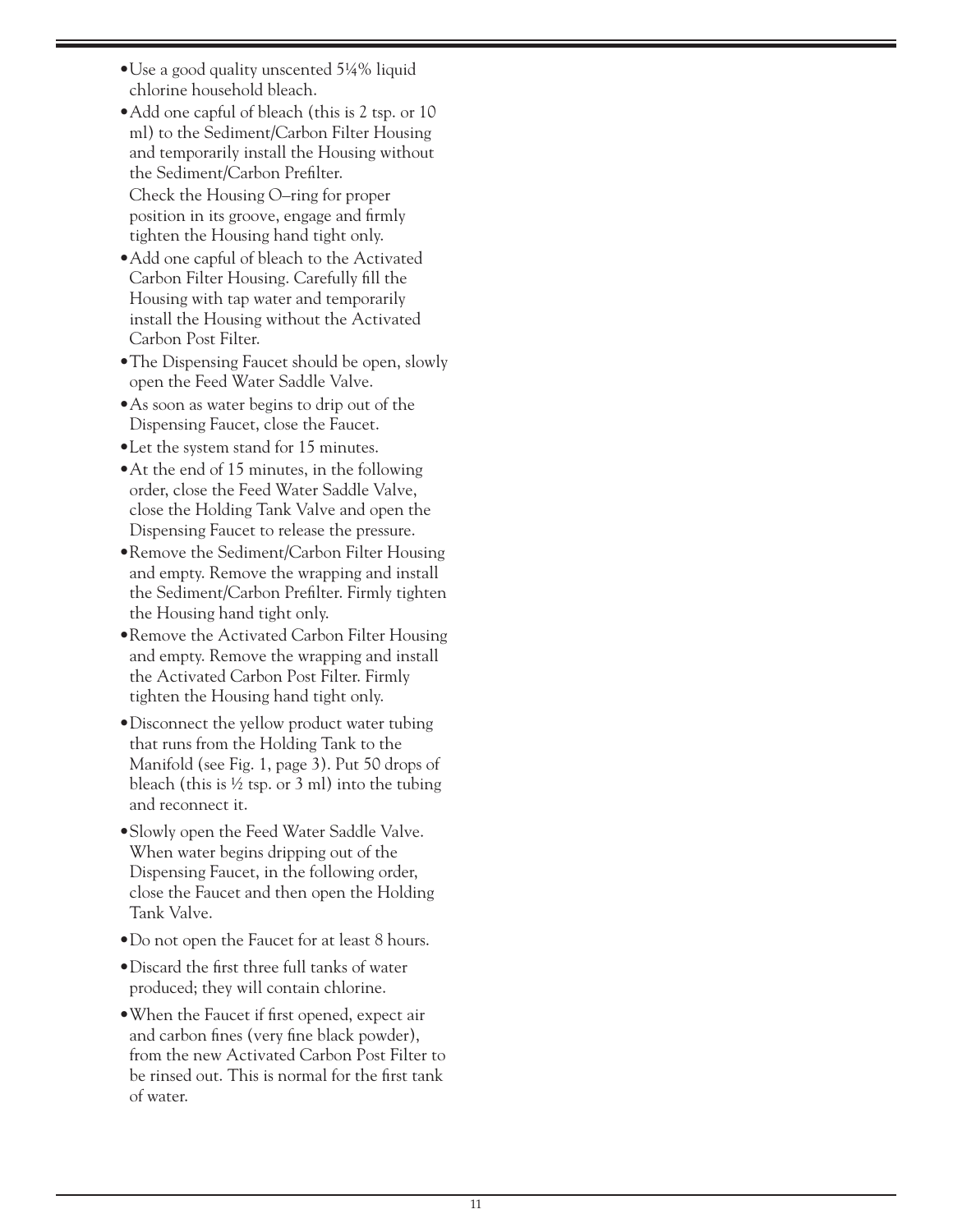| SECTION V. TROUBLE SHOOTING GUIDE                  |                                                                                     |                                                                                                                                                                           |
|----------------------------------------------------|-------------------------------------------------------------------------------------|---------------------------------------------------------------------------------------------------------------------------------------------------------------------------|
| Problem                                            | <b>Possible Cause</b>                                                               | Solution                                                                                                                                                                  |
| Low quantity of Product Water<br>from Holding Tank | Feed Water Saddle Valve is plugged or<br>closed.                                    | Open Valve or unclog.                                                                                                                                                     |
|                                                    | Clogged Sediment/Carbon Prefilter or<br>Activated Carbon Post Filter.               | Replace filters.                                                                                                                                                          |
|                                                    | Low water pressure                                                                  | Feed Water pressure must be above<br>40 psig.                                                                                                                             |
|                                                    | R.O. Membrane is fouled.                                                            | See Feed Water operating limits.<br>Correct cause of fouling, replace<br>Membrane.                                                                                        |
|                                                    | Air precharge pressure in Holding<br>Tank is too high.<br>Air precharge is too low. | Empty water from Holding Tank,<br>and with the faucet open, adjust air<br>pressure to $5-7$ psig $(35-48 \text{ kPa})$<br>range.                                          |
|                                                    | Air bladder in the Holding Tank is<br>ruptured.                                     | Replace tank.                                                                                                                                                             |
|                                                    | Holding Tank Valve is closed.                                                       | Open Valve.                                                                                                                                                               |
|                                                    | No drain flow, the Drain Restrictor is<br>plugged.                                  | Clear or replace Drain Restrictor.                                                                                                                                        |
|                                                    | No drain flow, the drain orifice in the<br>Air Gap Faucet is plugged.               | Clear or replace the Air Gap Faucet.                                                                                                                                      |
|                                                    | The Check Valve is stuck.                                                           | Free check.                                                                                                                                                               |
|                                                    | The ASO Valve is malfunctioning.                                                    | Replace ASO Valve components.                                                                                                                                             |
| Low pressure at the Dispensing<br>Faucet           | <b>Activated Carbon Post Filter</b><br>is plugged.                                  | Replace Post Filter.                                                                                                                                                      |
|                                                    | Air precharge in the Holding Tank is<br>too low.                                    | Empty water from Holding Tank and<br>with the faucet open, adjust the air<br>pressure to $5-7$ psig $(35-48 \text{ kPa})$<br>range.<br>Check for leakage at the Air Valve |
|                                                    |                                                                                     | Stem.                                                                                                                                                                     |
|                                                    | Holding Tank Valve is partially closed. Open Valve.                                 |                                                                                                                                                                           |
|                                                    | The dispensing Faucet is out of<br>adjustment or faulty.                            | Repair or replace Dispensing Faucet.                                                                                                                                      |
|                                                    | Heavy water use, Holding Tank is<br>depleted.                                       | Allow Holding Tank to refill (adding a<br>second Holding Tank will increase<br>storage capacity).                                                                         |
|                                                    | Low Water Production.                                                               | See Low Quantity of Product Water<br>from Holding Tank section above.                                                                                                     |
| High Total Dissolved Solids (TDS) in               | Clogged Sediment/Carbon Prefilter.                                                  | Replace Filter.                                                                                                                                                           |
| the Product Water                                  | Low Water Pressure.                                                                 | Feed Water Pressure must be above<br>40 psig.                                                                                                                             |
|                                                    |                                                                                     | Check Feed Water Saddle Valve.                                                                                                                                            |
|                                                    | R.O. Membrane O-ring is crimped.                                                    | Check O-ring.                                                                                                                                                             |
|                                                    | R.O. Membrane brine seal is not<br>sealing up into the manifold head.               | Check the brine seal.                                                                                                                                                     |
|                                                    | R.O. Membrane is expended.                                                          | If Membrane life is unusually short,<br>find and correct the problem.<br>Replace Membrane.                                                                                |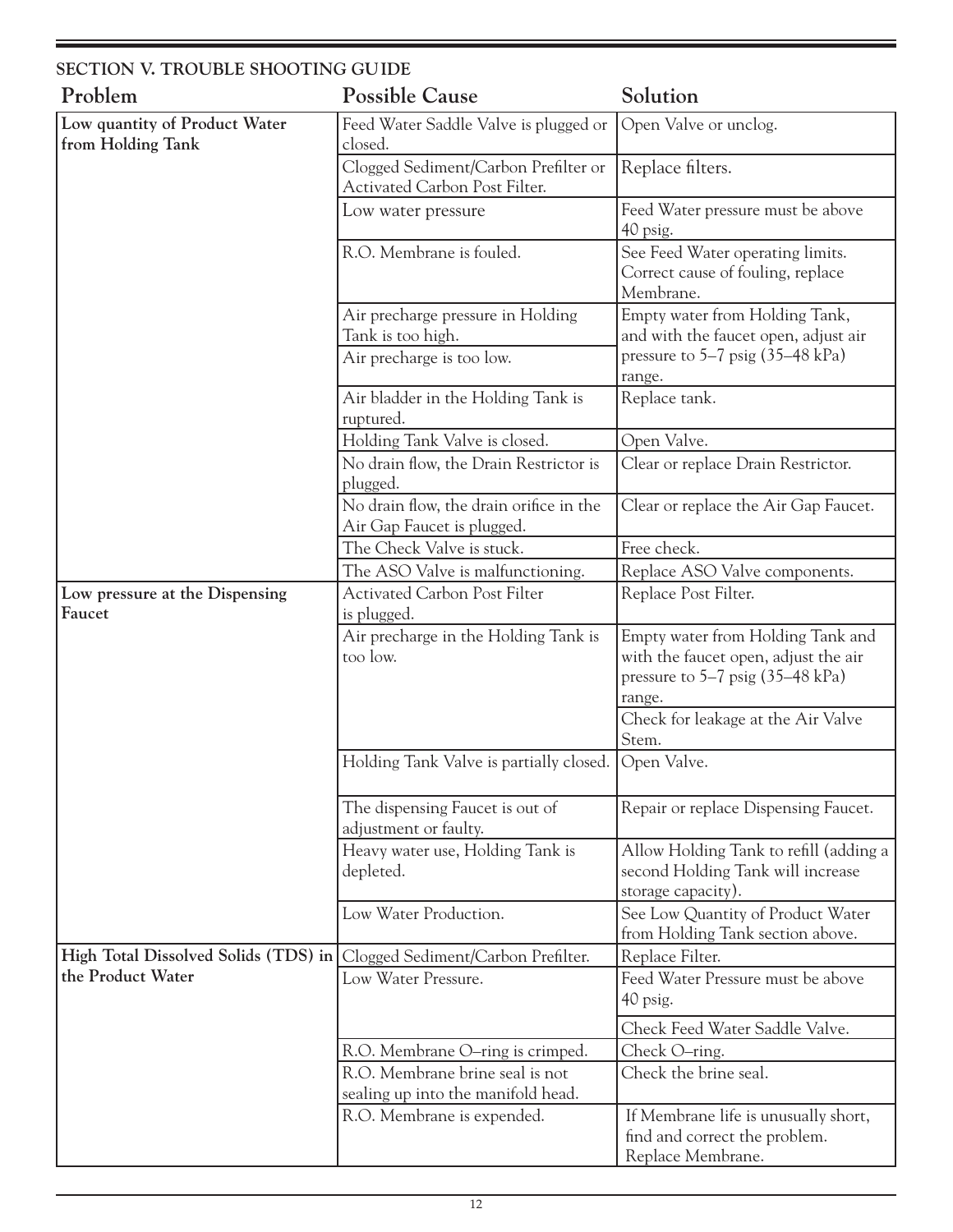| Problem                                                   | <b>Possible Cause</b>                                                                                                                                                                                                                                                                                   | Solution                                                                                                                            |
|-----------------------------------------------------------|---------------------------------------------------------------------------------------------------------------------------------------------------------------------------------------------------------------------------------------------------------------------------------------------------------|-------------------------------------------------------------------------------------------------------------------------------------|
| High Total Dissolved Solids (TDS)<br>in the Product Water | The Product Water and Drain Water<br>lines are reversed.                                                                                                                                                                                                                                                | Correct plumbing.                                                                                                                   |
| (continued)                                               | No drain flow, Drain Restrictor is<br>clogged.                                                                                                                                                                                                                                                          | Clear or replace Drain Restrictor.                                                                                                  |
|                                                           | No drain flow, the drain orifice in<br>the Air Gap Faucet is plugged.                                                                                                                                                                                                                                   | Clear or replace Air Gap Faucet.                                                                                                    |
|                                                           | The ASO Valve is not closing.                                                                                                                                                                                                                                                                           | Repair or replace the ASO Valve<br>Components.                                                                                      |
|                                                           | New Activated Carbon Post Filter not<br>rinsed completely.                                                                                                                                                                                                                                              | Flush with several full tanks of<br>Product Water.                                                                                  |
|                                                           | The Feed Water TDS has increased.                                                                                                                                                                                                                                                                       | An increase in Feed Water TDS will<br>give a corresponding increase in<br>Product Water TDS.                                        |
| Tastes and odors in the Product<br>Water                  | The Activated Carbon Post Filter is<br>exhausted.                                                                                                                                                                                                                                                       | Replace Filter.                                                                                                                     |
|                                                           | There is foreign matter in the Holding<br>Tank.                                                                                                                                                                                                                                                         | Clean, flush and sanitize the system.<br>Replace the filters.                                                                       |
|                                                           | The Product Water and Drain Water<br>lines are reversed.                                                                                                                                                                                                                                                | Correct plumbing.                                                                                                                   |
|                                                           | Dissolved gasses in the Feed Water.                                                                                                                                                                                                                                                                     | Pretreat Feed Water to remove<br>dissolved gasses.                                                                                  |
|                                                           | Increase in Product Water TDS.                                                                                                                                                                                                                                                                          | See high TDS in the Product Water<br>section.                                                                                       |
| Drain Water overflows at the Air                          | Air Gap is blocked.                                                                                                                                                                                                                                                                                     | Clear Air Gap.                                                                                                                      |
| <b>Gap Faucet</b>                                         |                                                                                                                                                                                                                                                                                                         | Rinse with vinegar for removal of<br>calcium buildup.                                                                               |
|                                                           | Drain tubing is clogged.                                                                                                                                                                                                                                                                                | Clear tubing.                                                                                                                       |
|                                                           | Drain Clamp hole is misaligned.                                                                                                                                                                                                                                                                         | Align with hole in the drain pipe.                                                                                                  |
|                                                           | Excessive drain flow rate.                                                                                                                                                                                                                                                                              | Replace Drain Restrictor.                                                                                                           |
| Faucet leaks or drips                                     | Leaks from spout.                                                                                                                                                                                                                                                                                       | Adjust Faucet by turning the tee bar<br>just below the handle to provide a<br>small amount of free play in handle<br>when shut off. |
|                                                           |                                                                                                                                                                                                                                                                                                         | O-rings are bad, repair or replace<br>faucet.                                                                                       |
|                                                           | Leaks from base of the delivery<br>tube.                                                                                                                                                                                                                                                                | O-ring is bad, replace O-ring.                                                                                                      |
|                                                           | Leaks from beneath the handle.                                                                                                                                                                                                                                                                          | O-rings are bad. Repair or replace the<br>faucet.                                                                                   |
| Fitting leaks in general                                  | Close the Feed Water Saddle Valve and relieve pressure before disconnecting<br>any tubing or replacing any fitting. Before replacing a fitting, re-cut the tubing<br>and re-insert into the fitting to see if that solves the leak. If pipe threads are<br>leaking, remove and retape with Teflon tape. |                                                                                                                                     |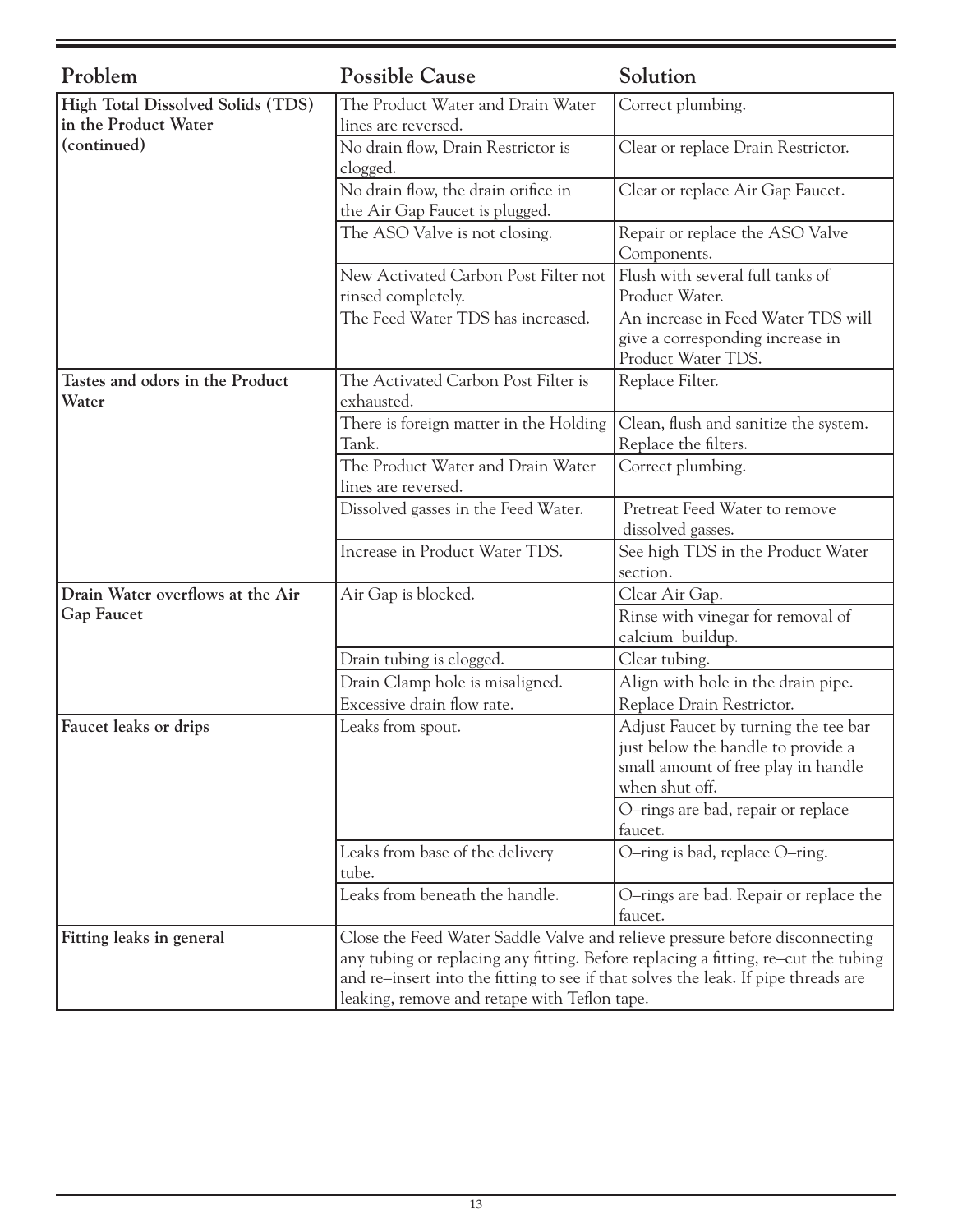# EXPLODED VIEW & PARTS LIST



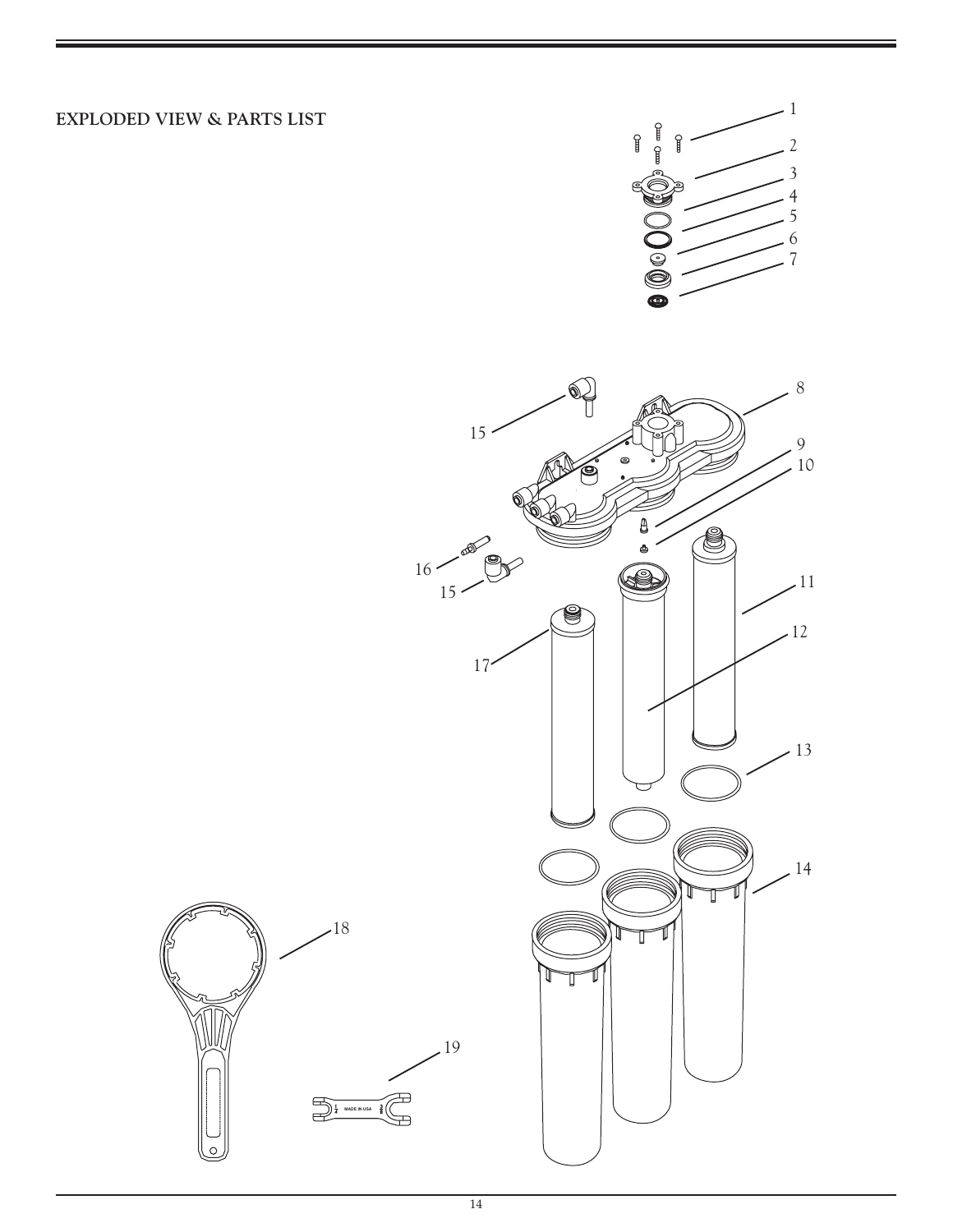|     | DRAWING NO. PART NO. | <b>DESCRIPTION</b>                              |
|-----|----------------------|-------------------------------------------------|
| $1$ |                      | Self Tapping Screw                              |
|     |                      | ASO Cap                                         |
|     |                      |                                                 |
|     |                      | ASO Diaphragm - Large                           |
|     |                      |                                                 |
|     |                      | <b>ASO Piston Ring</b>                          |
|     | $7$ $S2010$          | ASO Diaphragm - Small                           |
|     |                      | Manifold Plate Assembly                         |
|     |                      | (Includes diagram numbers 1 through 10, 15, 16) |
|     |                      | Check Valve                                     |
|     |                      | <b>Check Valve Retainer</b>                     |
|     |                      | Sediment/Carbon Prefilter                       |
|     |                      | T.F.C. R.O. Membrane 50 gpd (189 lpd)           |
|     |                      | Housing O-Ring                                  |
|     |                      | Housing                                         |
|     | PK-A6TEU4-MG         | $1/4$ " Post X $3/8$ " Polytube Elbow           |
|     |                      | Drain Restrictor 50 GPD (189 lpd) Green         |
|     |                      | <b>Activated Carbon Post Filter</b>             |
|     |                      |                                                 |
|     |                      |                                                 |

# **OTHER COMPONENTS AS SHOWN IN FIGURE 1, PAGE 3. DRAWING NO. PART NO. DESCRIPTION**